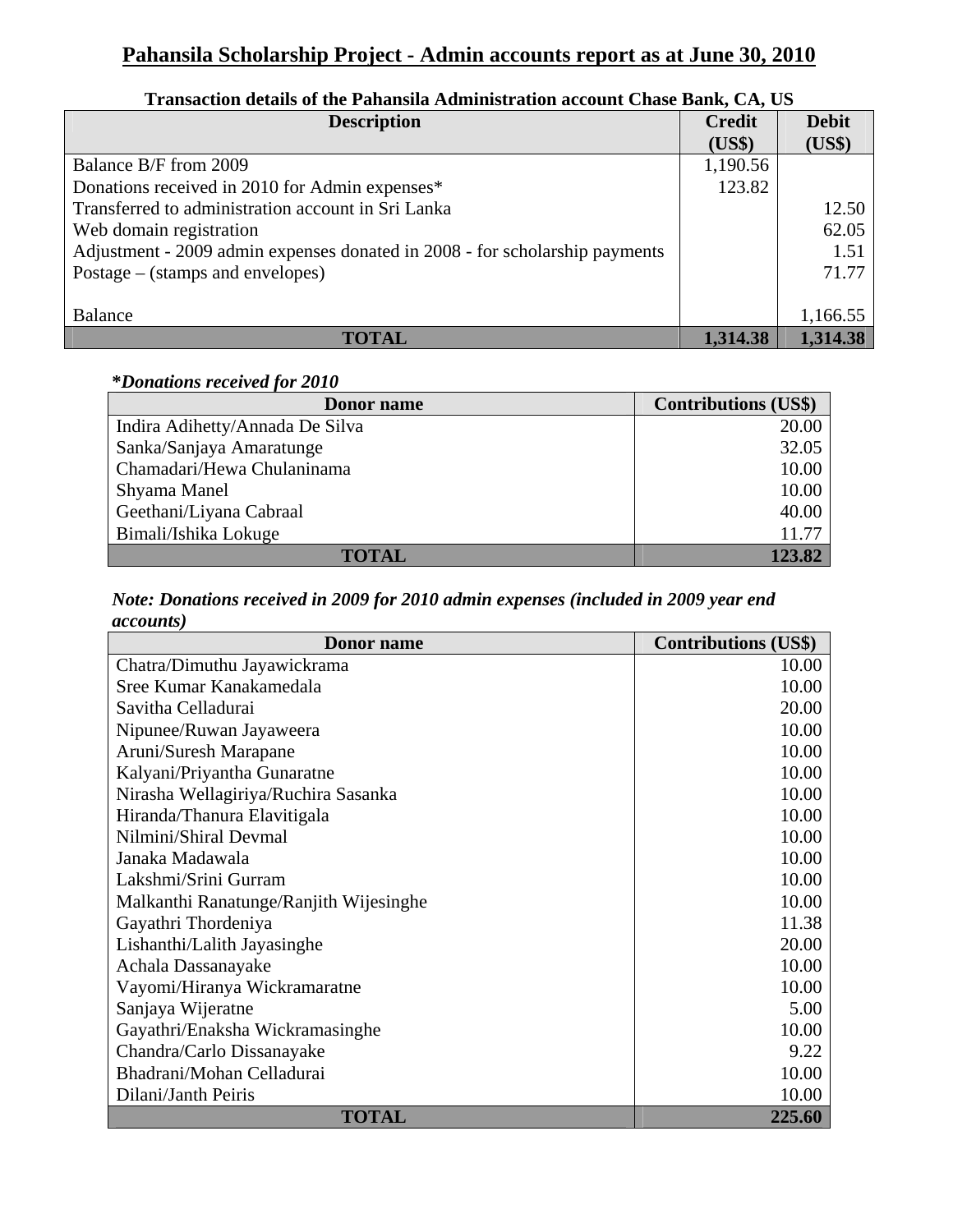# **Transaction details of the Pahansila Administration account in Bank of Ceylon, Kandy, SL**

| <b>Description</b>                                                           | <b>Credit</b> | <b>Debit</b> |
|------------------------------------------------------------------------------|---------------|--------------|
|                                                                              | (SLR)         | (SLR)        |
| <b>Balance B/F</b>                                                           | 54,263.88     |              |
| Balance B/F (SL chapter funds)                                               | 1,000.00      |              |
| Balance B/F (Petty cash)                                                     | 2,355.00      |              |
| Bank deposits (\$12.50 @ Rs.112.74)                                          | 1,409.25      |              |
| Bank interest (January-June)                                                 | 1,309.50      |              |
| Student payment – Pathmika Dharmasena – (AZ chapter)                         |               | 7,200.00     |
| Allowance - Project Coordinator (Rs.1000 per month: Dec '09 to May '10)      |               | 6,000.00     |
| Reimbursements to Project Coordinator (December '09 to May '10) <sup>1</sup> |               | 1,405.00     |
| Scholarship payment - SSLNS funds <sup>2</sup>                               |               | 10,000.00    |
| Donation received for admin expenses - Pradeep Mohan                         | 1,000.00      |              |
| Postage - reimbursements from the interim committee <sup>3</sup>             | 15,900.00     |              |
| Meeting expenses - reimbursements from the interim committee <sup>4</sup>    | 6,500.00      |              |
| Sri Lankan chapter funds - 2010                                              | 2,000.00      |              |
|                                                                              |               |              |
| <b>Bank Balance</b>                                                          |               | 61,132.63    |
| <b>TOTAL</b>                                                                 | 85,737.63     | 85,737.63    |

## **1** *Breakdown of expenses reimbursed to Project Coordinator during December '09 to May '10*

| <b>Description</b> | Credit (SLR) |
|--------------------|--------------|
| <b>Stamps</b>      | 585.00       |
| Envelopes          | 90.00        |
| Photo copying      | 457.00       |
| Print outs         | 40.00        |
| Internet charges   | 210.00       |
| Stationery         | 23.00        |
| <b>TOTAL</b>       | 1,405.00     |

### **2** *Sri Subhoda Lama Nivahana Samithiya fund flow*

| <b>Description</b>                                                        | Credits (Rs.) | Debits (Rs.) |
|---------------------------------------------------------------------------|---------------|--------------|
| Total funds received from SSLNS                                           | 200,000.00    |              |
| Interest $-2007$ (Rs.50,000 fixed deposit $-6$ months maturity)           | 8,061.00      |              |
| Interest – 2008 (Rs.100,000 fixed deposit – 4 x 3 months maturity)        | 26,117.23     |              |
| Interest $-2009$                                                          | 10,375.00     |              |
| Transferred to Interim committee account for scholarships                 |               | 130,000.00   |
| Transferred to Interim committee account for scholarships - 2010          |               | 10,000.00    |
| Expenses of Pahansila meeting with students (3)                           |               | 1,500.00     |
| Student reports – postage reimbursements $(2007 \text{ year-end})$ (9)    |               | 900.00       |
| Student reports – postage reimbursements $(2008 \text{ mid-year})$ (6)    |               | 600.00       |
| Student reports - postage reimbursements (2008 year-end) (4)              |               | 400.00       |
| Student reports – postage reimbursements (2009 mid-year) (3) <sup>3</sup> |               | 300.00       |
| Student reports – postage reimbursements (2009 year-end) (3) <sup>3</sup> |               | 300.00       |
| Fixed deposit                                                             |               | 100,000.00   |
| <b>Balance in Pahansila General account</b>                               |               | 553.23       |
| <b>Total</b>                                                              | 244,553.23    | 244,553.23   |

<sup>3</sup>Interim committee reimbursed Rs.100 per student to cover the postages expenses of student progress reports to donors (reports mailed in US).

<sup>4</sup>Interim committee reimbursed Rs.500 per student/family to cover the meeting expenses Pahansila families. This covers their bus fares, breakfast, snacks, lunch and hall charges we incurred.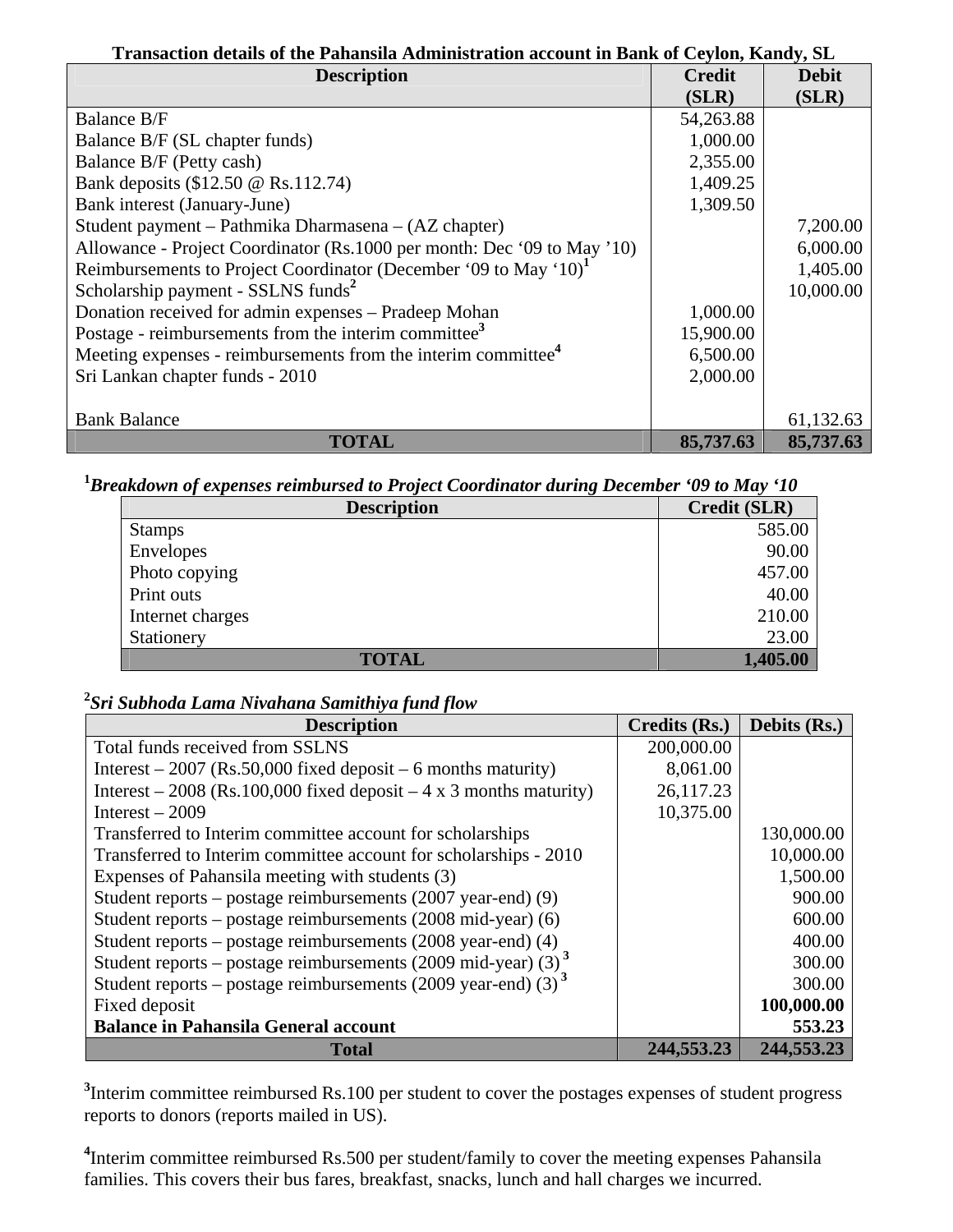| <b>Student</b><br><b>Number</b> | $\sim$ $\sim$ $\sim$<br><b>Name</b> | Postage<br>$(2009$ mid-year) | Postage                   | Pahansila<br>meeting |
|---------------------------------|-------------------------------------|------------------------------|---------------------------|----------------------|
| 104/INT                         | Sewwandi Bandara                    | 100.00                       | $(2009 \text{ year-end})$ |                      |
| 110/INT                         | Prageeth Anjula                     | 100.00                       |                           |                      |
| 112/INT                         | Amila Priyadharshana                | 100.00                       | 100.00                    |                      |
| 115/INT                         | Dilhari Wasana Sewwandi             |                              | 100.00                    |                      |
| 116/INT                         |                                     | 100.00                       | 100.00                    |                      |
|                                 | Upeksha Madhavi Ratnayake           |                              |                           |                      |
| 118/INT                         | Sadun Sudara Rajapakse              | 100.00                       |                           |                      |
| 122/INT                         | Ayesha Roshani                      | 100.00                       | 100.00                    | 500.00               |
| 133/INT                         | Deepika Priyadarshini               | 100.00                       |                           |                      |
| 135/INT                         | Mangalika Sandamali Herath          | 100.00                       | 100.00                    |                      |
| 136/INT                         | Niluka Wasanthi Andarawewa          | 100.00                       | 100.00                    |                      |
| 140/INT                         | Hasini Sepalika                     |                              | 100.00                    |                      |
| 141/INT                         | Ramya Guruge                        | 100.00                       | 100.00                    | 500.00               |
| 142/INT                         | Rasika Madhushani                   | 100.00                       | 100.00                    |                      |
| 143/INT                         | Saman Wanigaratne                   | 100.00                       | 100.00                    |                      |
| 164/INT                         | Lakmini Nadeesha Kumari             | 100.00                       | 100.00                    |                      |
| 165/INT                         | Madhushani Nissansala Wijesiri      | 100.00                       | 100.00                    |                      |
| 168/INT                         | Dushmantha Senaratne                | 100.00                       |                           |                      |
| 169/INT                         | Nadeeka Dhananjanee Rajapakse       | 100.00                       | 100.00                    |                      |
| 170/INT                         | Indunil Kumara Jayaratne            | 100.00                       | 100.00                    |                      |
| 188/INT                         | Apsara Madubhashini Peiris          | 100.00                       | 100.00                    | 500.00               |
| 191/INT                         | Shyama Manel                        | 100.00                       | 100.00                    |                      |
| 197/INT                         | Damith Senarathne                   | 100.00                       | 200.00                    |                      |
| 198/INT                         | Sadun Tharaka Siriwardane           | 100.00                       | 100.00                    |                      |
| 199/INT                         | Priyangika Kumari                   | 100.00                       | 100.00                    |                      |
| 212/INT                         | Damith Madushanka Bandara           | 100.00                       | 100.00                    |                      |
| 214/INT                         | Iresha Sharmali Bandara             | 100.00                       | 100.00                    |                      |
| 215/INT                         | Lakshani Tracatia Udayangani        | 100.00                       | 100.00                    |                      |
| 216/INT                         | Prasanga Dulaj Bandara              | 100.00                       | 200.00                    |                      |
| 217/INT                         | Shanika Nimanthi                    | 100.00                       | 100.00                    | 500.00               |
| 219/INT                         | Madhusha Nissasala Mendis           | 100.00                       | 100.00                    | 500.00               |
| 235/INT                         | Kalpani Anuradha Jayasooriya        | 100.00                       | 200.00                    |                      |
| 236/INT                         | Thilini Nisansala                   | 100.00                       | 200.00                    |                      |
| 237/INT                         | Maheshika Nishadi Premasiri         | 200.00                       | 100.00                    |                      |
| 238/INT                         | Thilan Madushanka Wijesiri          | 100.00                       |                           |                      |
| 239/INT                         | Dilini Dinushika Galhena            | 100.00                       |                           |                      |
| 241/INT                         | Anuranga Rukshan                    | 100.00                       |                           |                      |
| 247/INT                         | Githma Nadeeshani Gamage            | 100.00                       | 100.00                    |                      |
| 248/INT                         | Dilini Madushani                    | 100.00                       | 100.00                    |                      |
| 249/INT                         | Shalitha Kumara                     | 100.00                       | 100.00                    |                      |
| 250/INT                         | Sachithra Sewwandi                  | 100.00                       | 100.00                    |                      |
| 251/INT                         | Pradeepa Lasanthi Wijemanna         | 100.00                       | 100.00                    |                      |
| 265/INT                         | Sanduni Kaushalya Amarakoon         | 100.00                       | 100.00                    |                      |
| 266/INT                         | Rumesh Priyantha Madumadewa         | 100.00                       | 100.00                    |                      |
| 273/INT                         | Tyanuja Samanmalee                  | 100.00                       | 100.00                    |                      |
| 275/INT                         | Maneesha Madhuwanthi                |                              | 100.00                    |                      |
| 278/INT                         | Dilushani Sharmila Dharmadasa       | 100.00                       | 100.00                    |                      |
| 280/INT                         | Harshika Kiriwanakatiya             | 100.00                       | 100.00                    |                      |

**a** *Breakdown of postage & meeting expenses reimbursed from Interim Committee in 2010*